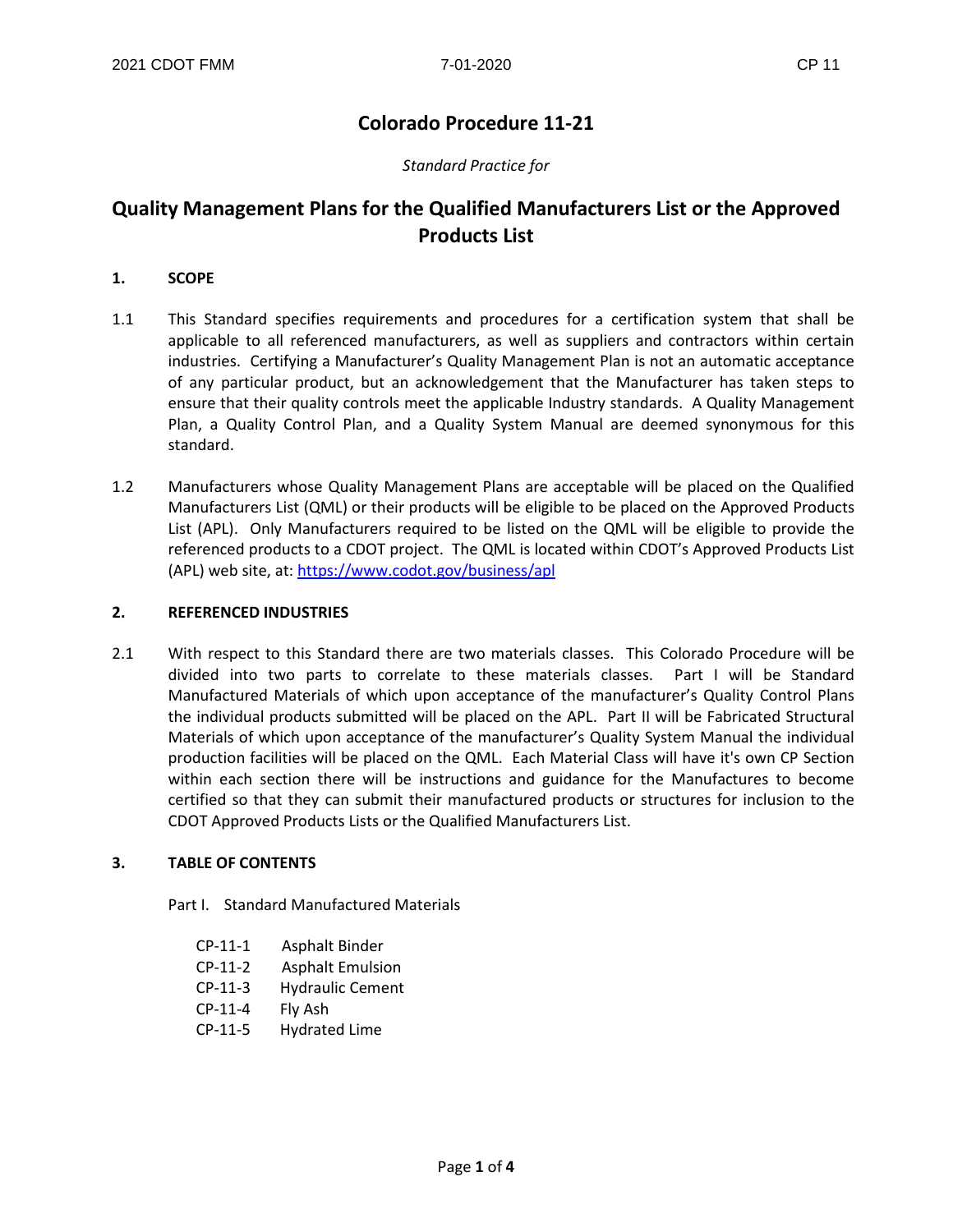Part II. Fabricated Structural Materials

- CP-11-6 Steel Reinforcing Bars & Steel Dowel Bars
- CP-11-7 Epoxy Coaters of Reinforcing Steel
- CP-11-7a Epoxy Coaters QSM Checklist
- CP-11-8 Precast Concrete Structures
- CP-11-8a Precast Concrete Structures Manufacturers QSM Checklist/ Certified Letter

## **4. PRODUCT ACCEPTANCE**

- 4.1 The majority of materials submitted for inclusion on CDOT projects will fall within one of four levels of product acceptance for their sampling and testing. CDOT always retains the right through its Quality Assurance (QA) Program to obtain samples for additional testing and require supplemental documentation.
- 4.2 The four levels of product acceptance are: Pre-Inspected (PI), Certified Test Report (CTR), Certificate of Compliance (COC), and Pre-Approved (through the APL).
- 4.3 A Manufacturer being placed on the QML is a completely separate activity from how their product(s) are accepted on a CDOT project. The specifics on product acceptance are addressed in the Special Notice to Contractors chapter and with additional reference in the Quality Assurance Schedule.

### **5. DECERTIFICATION**

- 5.1 Certification may be withdrawn from suppliers when one or more of the following conditions exist:
- 5.1.1 Failure to consistently supply material of a specific grade meeting specifications for three (3) acceptance samples as determined by CDOT test results.
- 5.1.2 Failure to regularly participate in two (2) WCTG or equal "Round-Robins."
- 5.1.3 Inadequate maintenance of required records.
- 5.1.4 Improper documentation of shipments.
- 5.1.5 A visit by CDOT's Representative to a supplier's facility reveals significant quality control problems.
- 5.1.6 Failure to maintain an acceptable quality control program.
- 5.1.7 Failure to comply with any additional decertification requirements found in the applicable CP of this Standard.
- 5.2 Notification of Decertification will be in writing.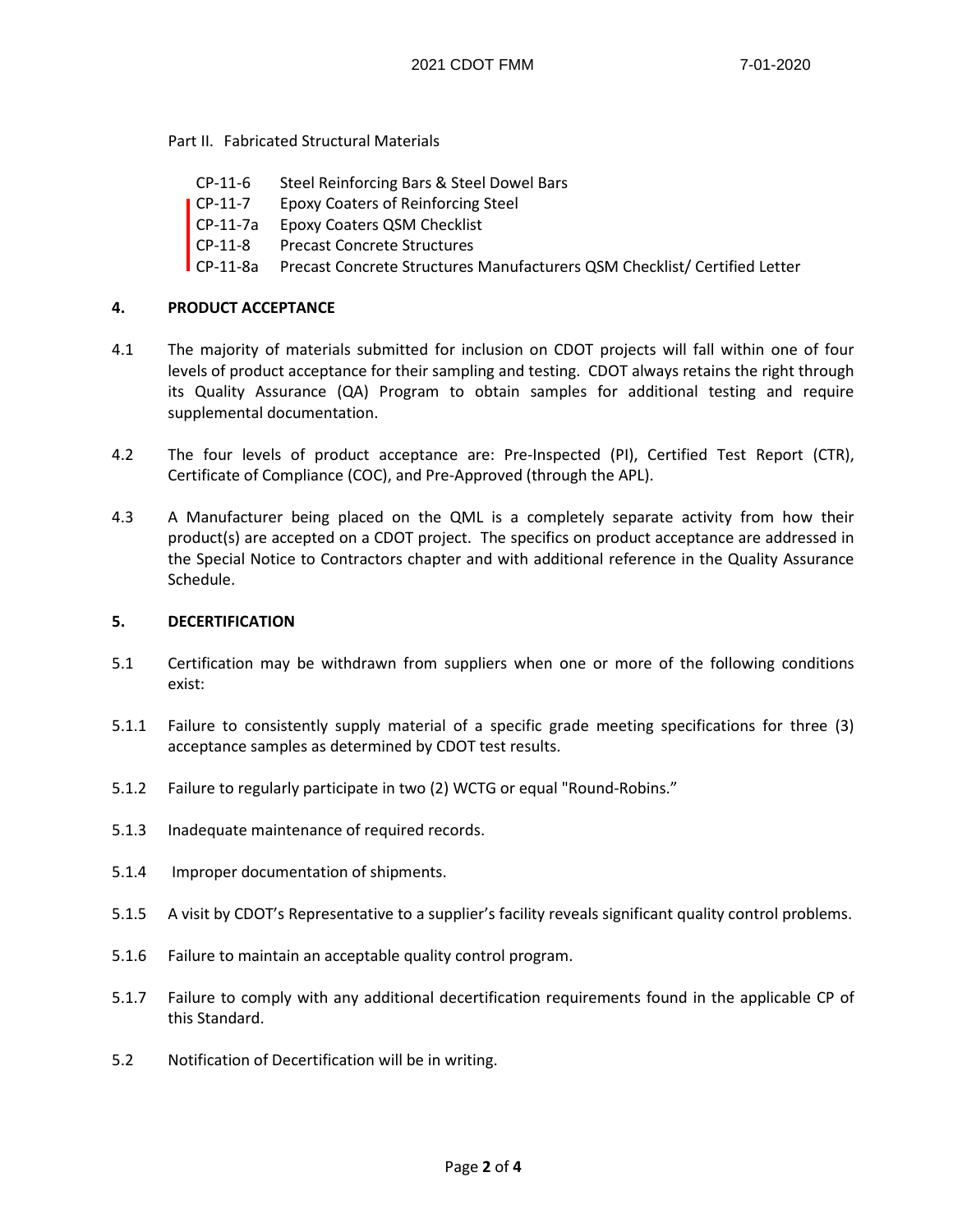# **6. QUALIFYING FOR RECERTIFICATION**

6.1 If a supplier has been decertified and seeks to be recertified, then the Supplier Certification Requirements must be fulfilled, as per Section 6 of the applicable CP of this Standard.